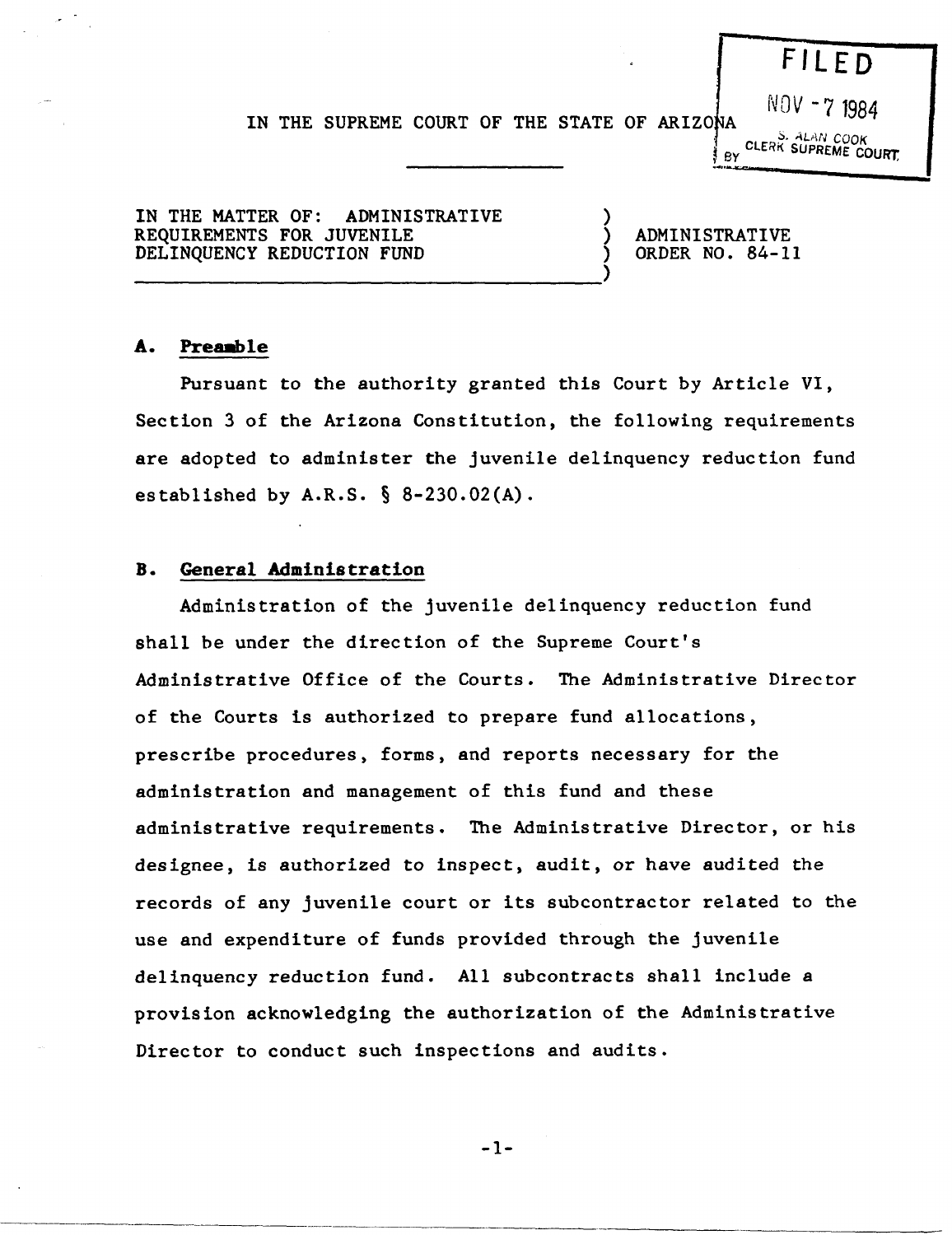#### **c. R.equirements**

1. The Administrative Office of the Courts shall allocate monies in the fund to each juvenile court according to population estimates issued by the Department of Economic Security on a prorata basis of each county's total juvenile population, ages 8 through 17, pursuant to A.R.S.  $\S$  8-230.02(B).

2. Prior to the distribution of monies from this fund, the presiding juvenile court judge shall submit to the Administrative Office of the Courts a plan for the expenditure of the monies allocated to the juvenile court. Pursuant to A.R.S. § 8-230.02(C), the plan shall describe how monies allocated to the juvenile court will be used to fund programs in which juveniles are required to participate by a juvenile probation officer as a condition precedent to adjustment of a delinquency complaint pursuant to A.R.S.  $\S$  8-230.01. The plan submitted by the juvenile court shall include a budget for the expenditure of the allocated monies.

3. All plans and plan modifications submitted by the juvenile court must comply with applicable laws and these administrative requirements. The Administrative Director is authorized to approve those plans and modifications which are in conformity with the applicable laws and this order. Modification of approved plans shall be submitted in writing by the presiding juvenile court judge to the Administrative Office of the Courts. In the event that the Administrative Director determines not to

 $-2-$ 

---\_.\_----------------------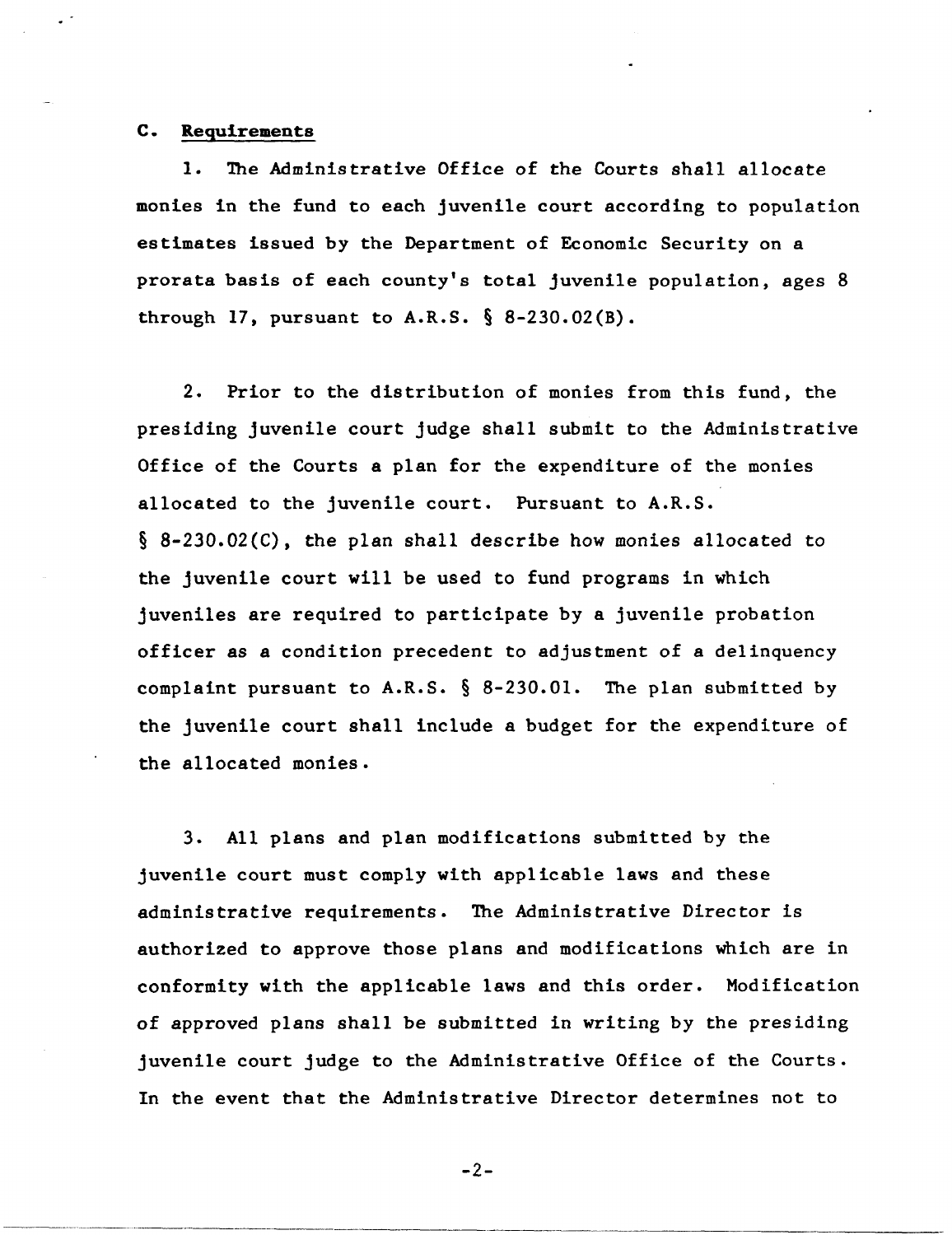approve a plan or plan modification submitted by a juvenile court, he shall submit the plan to the Chief Justice of the Supreme Court for consideration and final determination.

4. Each participating juvenile court shall submit its plan and budget for expenditures in the format and on forms as required by the Administrative Office of the Courts. Plans should be submitted by May 31 of each year and will be processed in order of receipt when possible.

5. Upon approval of a plan submitted by a juvenile court, the Administrative Director shall enter into a written funding agreement with the submitting juvenile court for distribution of the allocated funds on a semi-annual basis. The Administrative Director shall have authority to alter the funding arrangement if such action is necessary due to a lack of funds in the juvenile delinquency reduction fund, to a lack of financial need by any juvenile court, or due to failure to comply with the applicable statutes or these administrative requirements.

6. Funds received pursuant to these administrative requirements shall be deposited into a special revenue fund with the county treasurer established pursuant to the procedures provided in Section III.B of the Auditor General's Uniform Accounting Manual for Arizona Counties.

-3-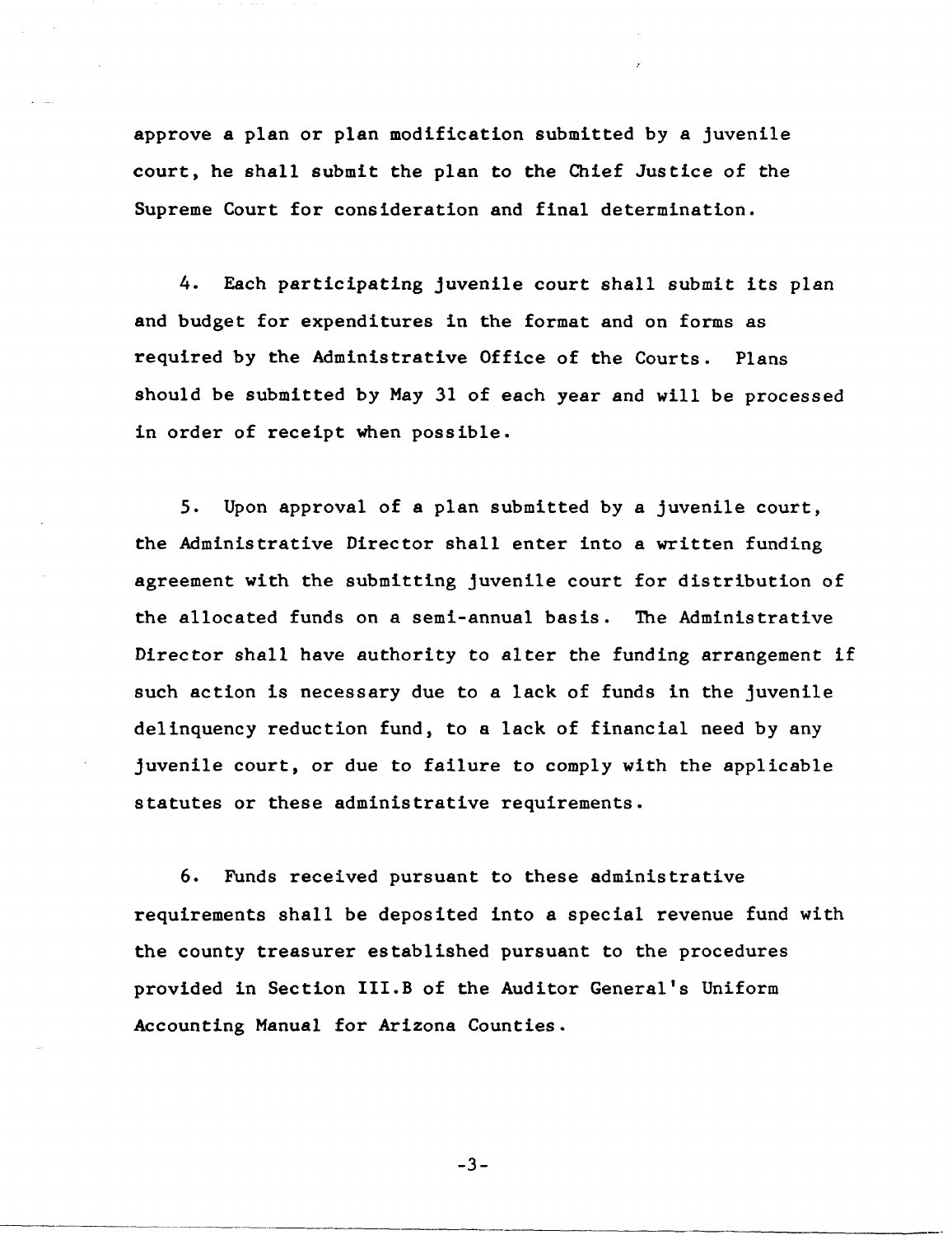7. Pursuant to A.R.S. § 8-230.02(D), monies distributed by the Supreme Court from the juvenile delinquency reduction fund to juvenile courts shall be used to supplement, not supplant, funding provided by the county to the juvenile court.

8. The presiding judge of each participating juvenile court shall submit to the Administrative Office of the Courts, by January 31 of each year, a report as required by the Administrative Office of the Courts, reflecting financial and program activity related to each court's plan as of December 31.

9. The juvenile court shall return to the Supreme Court on or before August 31, for reversion into the state general fund, all juvenile delinquency reduction funds distributed to it which are unencumbered as of June 30 of each fiscal year and unexpended as of July 31. The reverted funds shall be accompanied by a closing financial statement and a program activity report related to each court's plan as of June 30, to be signed by the presiding juvenile court judge.

10. The juvenile court and its probation department, as a condition for receipt of juvenile delinquency reduction funds shall maintain and provide to the Administrative Office of the Courts such data and statistics as may be required by the Administrative Director for purposes of the Supreme Court's biennial evaluation required in A.R.S.  $\S$  8-230.02(E).

-4-